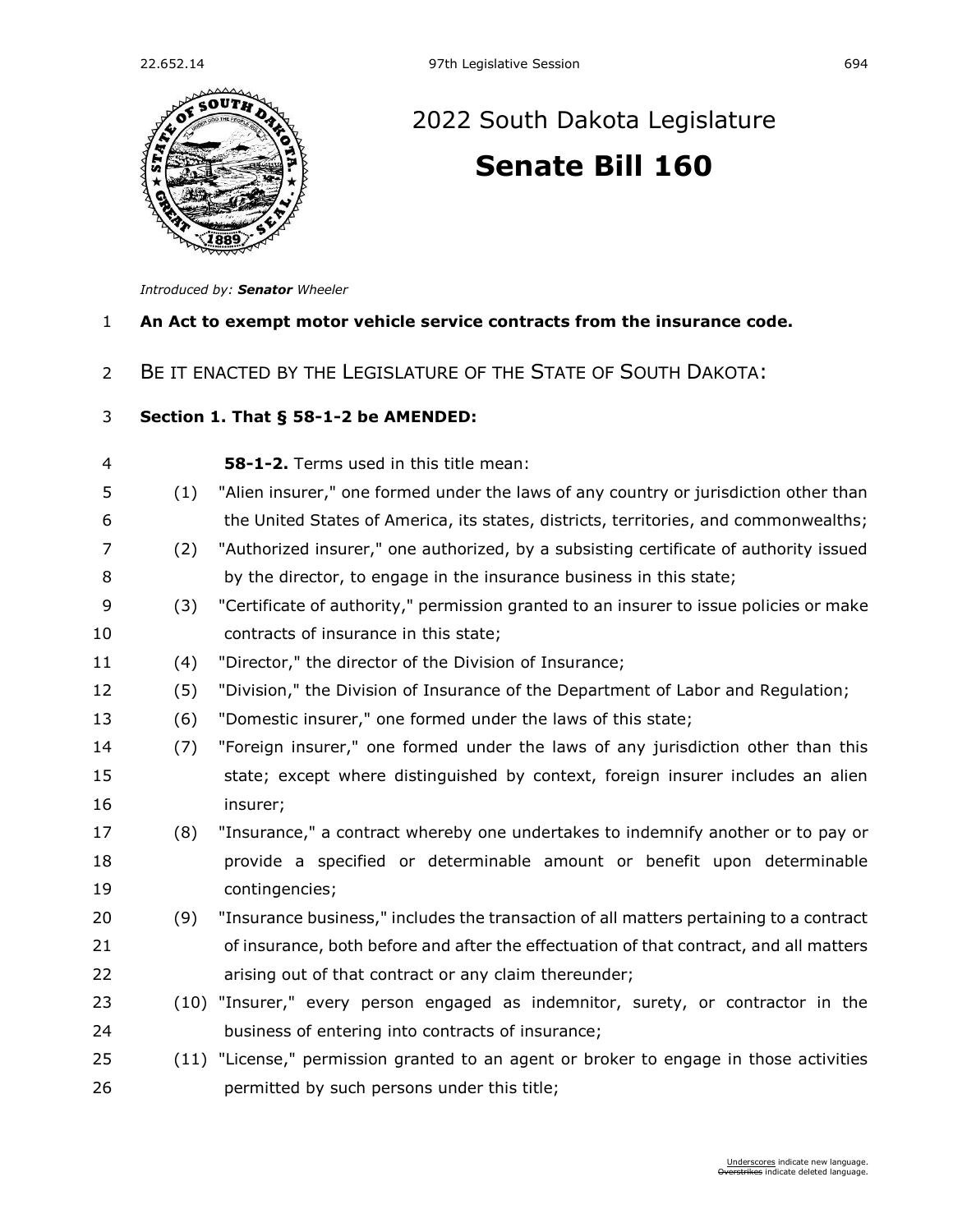22.652.14 2 694

 (12) Repealed by SL 2001, ch 263, § 1. (13) "Mechanical breakdown insurance," any contract or agreement, issued by an authorized insurer, to perform or indemnify for a specific duration the repair, replacement, or maintenance of property for operational or structural failure due to a defect in materials, workmanship, or normal wear and tear; (14) "Person," an individual, insurer, company, association, organization, Lloyds, society, reciprocal or inter-insurance exchange, partnership, syndicate, business **b** trust, corporation, and any other legal entity; (15) "Principal office" or "principal place of business," the office or regional home office from which the business affairs of the insurer are directed and managed; (16) "Producer," any person required to be licensed under the laws of this state to sell, solicit, or negotiate insurance. The terms also means an insurance agent; (17) "State," when used in context signifying a jurisdiction other than the State of South Dakota, a state, the District of Columbia, a territory, commonwealth, or possession of the United States of America, or a province of the Dominion of Canada; and (18) "Unauthorized insurer," one which does not hold a subsisting certificate of authority issued by the director to engage in the insurance business in this state. (19) "Vehicle theft protection product," a device or system installed on or applied to a motor vehicle that is designed to prevent loss or damage to a motor vehicle from theft. **Section 2. [That § 58-1-3 be AMENDED:](https://sdlegislature.gov/Statutes?Statute=58-1-3) [58-1-3.](https://sdlegislature.gov/Statutes/Codified_Laws/DisplayStatute.aspx?Type=Statute&Statute=58-1-3)** No provision of this title applies with respect to: (1) Fraternal benefit societies, except as stated in chapter [58-37A;](https://sdlegislature.gov/Statutes/Codified_Laws/DisplayStatute.aspx?Type=Statute&Statute=58-37A)

- (2) Bail bondsmen, other than corporate sureties and their agents, except as stated in chapter [58-22;](https://sdlegislature.gov/Statutes/Codified_Laws/DisplayStatute.aspx?Type=Statute&Statute=58-22)
- 26 (3) Motor vehicle service contracts which are contracts or agreements to perform or indemnify for a specific duration the repair, replacement, or maintenance of motor vehicles for operational or structural failure due to a defect in materials, workmanship, or normal wear and tear, with or without additional provisions for incidental payment of indemnity under limited circumstances, including towing, rental, and emergency road service. Consideration for a motor vehicle service 32 contract shall must be stated separately from the price of the motor vehicle. A motor vehicle service contract may also provide for: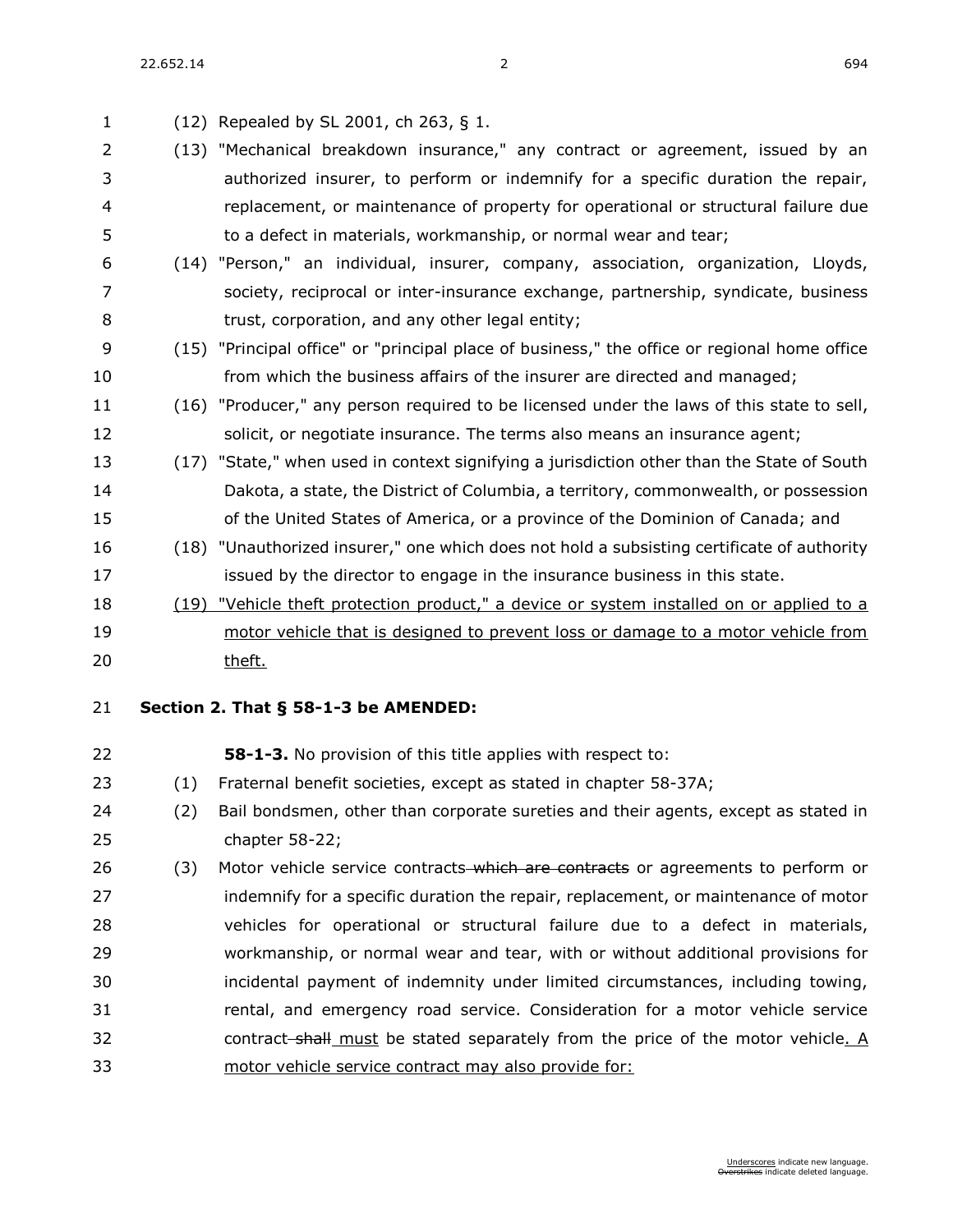| I<br>۰.<br>×<br>۰.<br>۰.<br>w |  |
|-------------------------------|--|
|-------------------------------|--|

| $\mathbf{1}$   |     | <u>(a)</u>     | The repair or replacement of motor vehicle windshields, tires, or wheels that                                |
|----------------|-----|----------------|--------------------------------------------------------------------------------------------------------------|
| $\overline{2}$ |     |                | are damaged as a result of contact with road hazards;                                                        |
| 3              |     | <u>(b)</u>     | The removal of dents, dings, or creases on a motor vehicle that can be                                       |
| $\overline{4}$ |     |                | repaired using the process of paintless dent removal without affecting the                                   |
| 5              |     |                | existing paint finish and without replacing vehicle body panels, sanding,                                    |
| 6              |     |                | bonding, or painting;                                                                                        |
| 7              |     | <u>(c)</u>     | The replacement of a motor vehicle key or key-fob in the event that the key                                  |
| 8              |     |                | or key-fob becomes inoperable, lost, or stolen; or                                                           |
| 9              |     | (d)            | The use, repair, replacement, or maintenance of property; indemnification                                    |
| 10             |     |                | for repair, replacement, or maintenance, due to excess wear; and the use,                                    |
| 11             |     |                | damage, or excess mileage that result in a lease-end charge, or any other                                    |
| 12             |     |                | charge for damage that is deemed as excess wear and use by a lessor under                                    |
| 13             |     |                | a motor vehicle lease; provided any such payment does not exceed the                                         |
| 14             |     |                | purchase price of the vehicle;                                                                               |
| 15             | (4) |                | Service agreements or extended warranty plans for which the primary purpose is                               |
| 16             |     |                | to provide service, repair, or replacement on consumer goods or products, or for                             |
| 17             |     |                | indemnification for repair, replacement, or maintenance; for operational or                                  |
| 18             |     |                | structural failure due to a defect in materials or workmanship, normal wear and                              |
| 19             |     |                | tear, power surge; or accidental damage from handling of a consumer good or                                  |
| 20             |     |                | product, including appliances, merchandise, or equipment, or mechanical/electrical                           |
| 21             |     |                | systems in single or multiple-family dwellings. Incidental indemnity payments                                |
| 22             |     |                | under such plans where service, repair, or replacement is not feasible or                                    |
| 23             |     |                | economical does not void this exemption;                                                                     |
| 24             | (5) |                | Vehicle theft protection product warranties that provide the warrantor is required                           |
| 25             |     |                | to pay to or on behalf of the warranty holder, specified incidental costs as a result                        |
| 26             |     |                | of the failure of the vehicle theft protection product to perform pursuant to the                            |
| 27             |     |                | terms of the warranty;                                                                                       |
| 28             |     |                | $\frac{(5)(6)}{2}$ Any person, trust, or other entity proven to be under the exclusive regulatory            |
| 29             |     |                | authority of the federal government or another state agency;                                                 |
| 30             |     |                | $\left(\frac{6}{2}\right)$ Any agreement to provide liability protection entered into pursuant to chapter 1- |
| 31             |     |                | 24 is exempt from the regulatory requirements of Title 58, except to forms of                                |
| 32             |     |                | insurance coverage provided by an insurer otherwise subject to the insurance laws                            |
| 33             |     | of this state; |                                                                                                              |
| 34             |     |                | $(7)(8)$ Any church plan, as defined in section 414(e) of the Internal Revenue Code of                       |
| 35             |     |                | 1986, as amended through December 31, 1999, and section $(3)(33)(C)(i)$ of the                               |